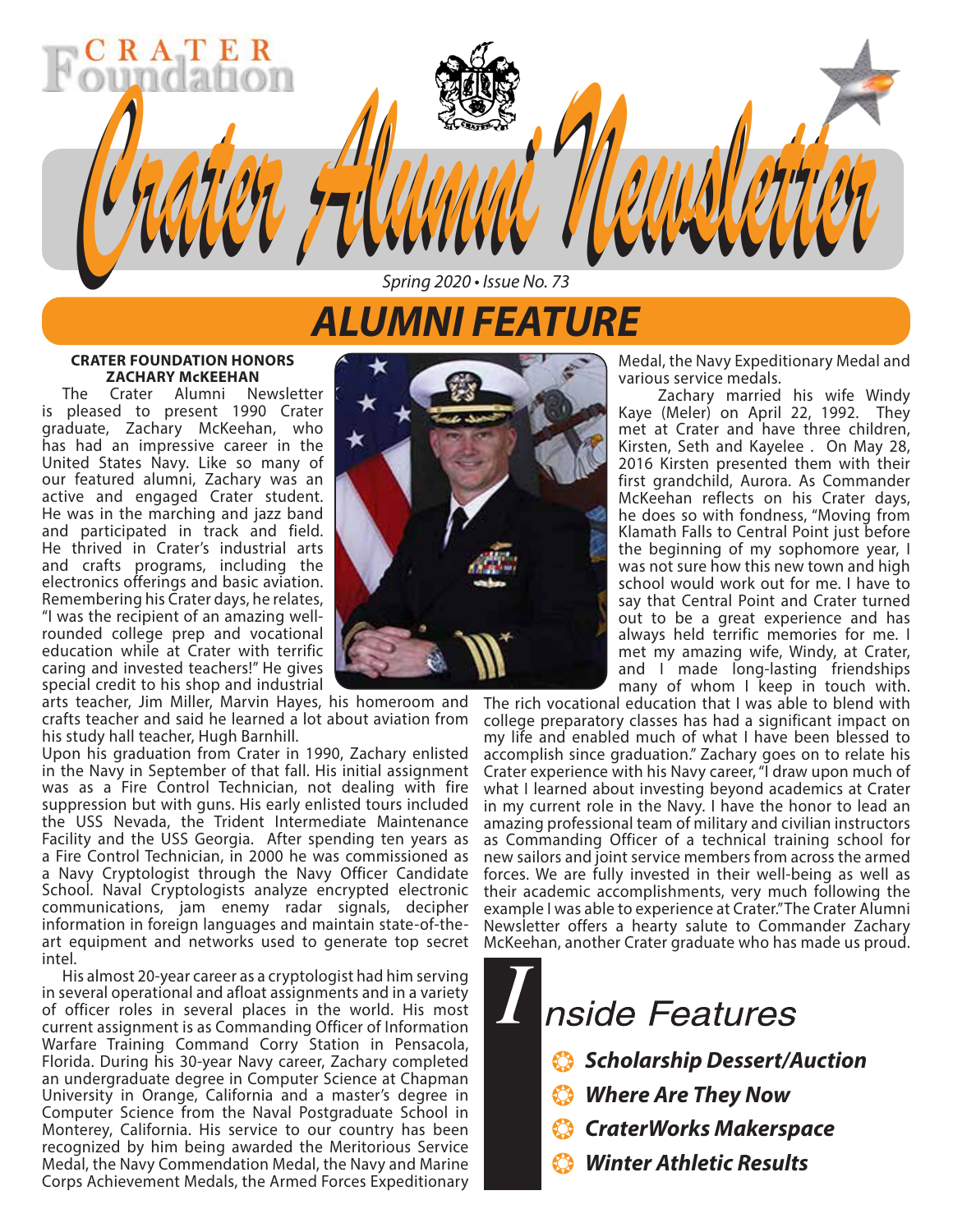

#### **1952 - 1959**

**SHIRLEY SULLIVAN RAPP** - (52) – lives in Elma, Washington with her new husband Wally Metzger. After sixty one years married to her childhood sweetheart, Fred Rapp passed away in 2017. Following Fred's passing, Shirley married Fred's good friend Wally, a retired science/geology/astronomy teacher and a chemist. They live in a beautiful part of the northwest, between Seattle and the Pacific Ocean.

**BAYARD STONE** - (57) – lives in Missoula, Montana with his daughter and her family. Bayard retired from school teaching in 2005 as a High School Social Studies teacher. He taught in a small continuation/Alternative High School in Mariposa, California. From the winter of 2005 to 2014 he was a downhill ski instructor at Badger Pass in Yosemite National Park. In the summers of 2001 to 2010 he was a Wilderness Ranger in the Ansel Adams Wilderness in the high Sierras. With the University of Montana in Missoula, Bayard has attended many (over 20 so far) college level Classes via MOLLI(Montana Osher Life Long Learning Institute). They are taught by university professors. "The great part is no tests, grades and only recommended homework" he tells us. Bayard now spends time hiking and biking (had to give up skiing due to a medical problem). He also meets twice a week with a card playing group. "I turn 81 in a week and am happy and content here in Missoula." He has two grown children and three grandchildren.

#### **1960 - 1969**

**JIM ALLEN** - (61) – lives in Antelope, California with his wife, Debbie. They have grown children, grandchildren and great-grandchildren who live close by. Jim and Debbie are both retired teachers and are enjoying life each and every day. They love going out for long lunches and working in their yard. Jim also enjoys chasing golf balls and getting together with friends to watch football.

**RICK HAMILTON** – (61) – lives in Klamath Falls with his wife of 39 years, Beth. They have three grown children, Karyn of Klamath Falls, Heather of Kuna, Idaho and Craig of Vancouver Washington. Rick tells us, "he was greatly influenced by Martin of Paulsen & Gates Market who was his employer all thru high school." He attended Oregon Technical institute and graduated in 1963 with a degree in Diesel Technology and then with a degree in the automotive program. He worked at a Cadillac, Oldsmobile and GMC dealership then moved to a job for Heaton steel. Following that he accepted a job at Weyerhaeuser and remained there for 25 years until 1996 when he returned to Heaton steel. He met his wife through mutual interest in corvettes. Since then they have owned various corvettes and attended many corvette events.

#### **1970 - 1979**

**RANDY SCHOCK** - (74) – lives in Central Point with his wife, Angie. Randy has 3 grown children, 9 grandchildren, 3 step children and 7 step grandkids. Randy worked for the City of Medford from 1977 to 2015 in public works. He spent 20 years in the Traffic & Signing & Striping Department operating a street sweeper. He retired in 2015 but still works for Medford and the City of Central Point on a temporary basis, driving a sweeper. They live on a small farm with Dexter cows, ducks, chickens and 3 dogs.

**MARY BOEHM CHISUM** – (76) – lives in Medford with her husband of 32 years, Dallas. They have a grown son, Dallas. Mary is a United States Navy veteran and currently works in the outpatient clinic for the Department of Veteran Affairs in White City caring for fellow veterans. In her spare time she enjoys painting rocks and spreading cheer.

#### **1980 - 1989**

**TIMOTHY COWLING** - (88) - lives in Estacada, Oregon, with his wife, Beki, and their five children: Jami 21, Hari 15, Graci 14, Jireh 13, and Gari 6. Tim has been working at OHSU for 14.5 years now as a CNA. He enjoys biking to work and has logged almost 27,000 miles bicycling over the last 14 years.

JAMIS BICKEL - (89) - lives in Lakewood, California, with his wife and two children ages 6 and 10. After graduating from Western Oregon State College in 1995 with a Bachelor degree in Health Education, Jamis soon found work as a Anesthesia Technician/Orderly at three different hospitals in Oregon and California. Jamis left the medical field to teach English in Japan for two years, then returned from abroad and found work as an educator for children with special needs. In 2003, he began working for Department of Homeland Security (17 years) as an officer with the Transportation Security Administration (TSA) at the Los Angeles International Airport (LAX). In 2007, he switched agencies to become an officer with U.S. Customs and Border Protection at the Los Angeles/Long Beach Seaport. Jamis' wife is also in law enforcement as a lieutenant with the Los Angeles Sheriff's Department (26 years). In 2010, Jamis earned a Master degree in Public Administration: Government and in 2012, he earned a Graduate Certificate in Project Management. The Bickel family enjoys domestic and international travel, attending local festivals, bike riding, and international foods.

#### **1990 - 1999**

**AMY STONE JOHNSTON** – (92) – lives in Eugene, Oregon with her spouse, Sherry. Amy married in 1995, had her son Jon in 1996, and divorced in 1998. She then moved to the Willamette Valley when he was a baby, and has lived in Eugene ever since. She met her current spouse, Sherry in 2000, and they will be celebrating 20 years together this summer. Amy went to college in 2015, and ended up with an AGS degree in June 2018. She is currently employed as a Maintenance technician for the largest property management company in the world, Greystar. She has been employed with this company for nearly 4 years, and is waiting for a supervisor position to open up. Her son Jon is engaged and will be married next spring. Her stepdaughter Kristina has been married for 12 years and has a 7 year old daughter, Sophia.

Amy enjoys visiting southern Oregon whenever she can, and enjoys hiking, the coast, reading true crime novels, and wine tasting!

**KARIN KLAPAK RIO** - (95) – lives in Marietta, Georgia with her husband and two daughters ages 4 and 2. After leaving Crater, she went to Oregon State and played soccer, majored in History and Women Studies. She moved to San Francisco and that move started a Technology and Marketing career (https://www.linkedin.com/in/ karinklapakrio/). She worked at Palm (the original Palm Pilot!), a start-up electronics manufacturer called Magpix, Inc. then went into Ad Agency life at iMarc in Boston, MA and PureRED in Atlanta, GA. She left her VP Digital Marketing job at PureRED to start a family a few years ago. Her husband is a music composer and sound designer for Warner Media. Karen now does "some marketing consulting, stay at home Mom thing, and I blog at http://www.witchladyathome.com/." They have an amazing poodle and they love to travel, go hiking, and walk around Marietta Square as much as their schedules allow.

#### **2000 - 2009**

**JENNI BITTLE GOODHEART** - (04) – lives in Central Point with her husband, Brandon and their two girls, Braelyn (7) and Jordyn (4). Jenni attended Northwest Christian College on a softball scholarship for one year before transferring to Oregon Technical Institute where she played softball for three years. She was named the Cascade Collegiate Conference Softball player of the Year in 2008. She then finished her college studies earning a nursing degree from Southern Oregon University. Currently Jenni is a registered nurse in the Pac/U Unit at Asante Rogue Regional Medical Center in Medford. Brandon is an electrician

**CYNTHIA LEWIS SANDERS** - ( 05) – lives in Medford with her husband, Johnathan. Cynthia worked for Regence Blue Cross Blue Shield and currently works at Rogue Credit Union. Johnathan works in the Southern Oregon lumber industry. In their free time they do a lot of hiking and bike riding. They are both into archery and John works with and makes primitive weapons. They love spending time with their five nieces and nephews.

**CLINT MEFFORD** - (07) – lives in Lincoln, Nebraska. Graduated from Oklahoma State University with a Bachelors in animal science in 2011. Received his Master's in communications from Oklahoma State in 2013 and was a graduate college honors student, coached the 2012 National Champion Livestock Judging Team and conducted qualitative research based on the importance of life and career skills gained from the activity. Taught animal science, communications and coached judging teams for a few years post-graduation. Served as the Director of Communications for the world's largest beef breed, the American Angus Association. He managed all marketing and public relations efforts while also producing and hosting a weekly television program. Currently he serves as the Product Marketing Manager for Neogen GeneSeek, where he manages all marketing initiatives on a global basis for the world's largest animal genomics organization.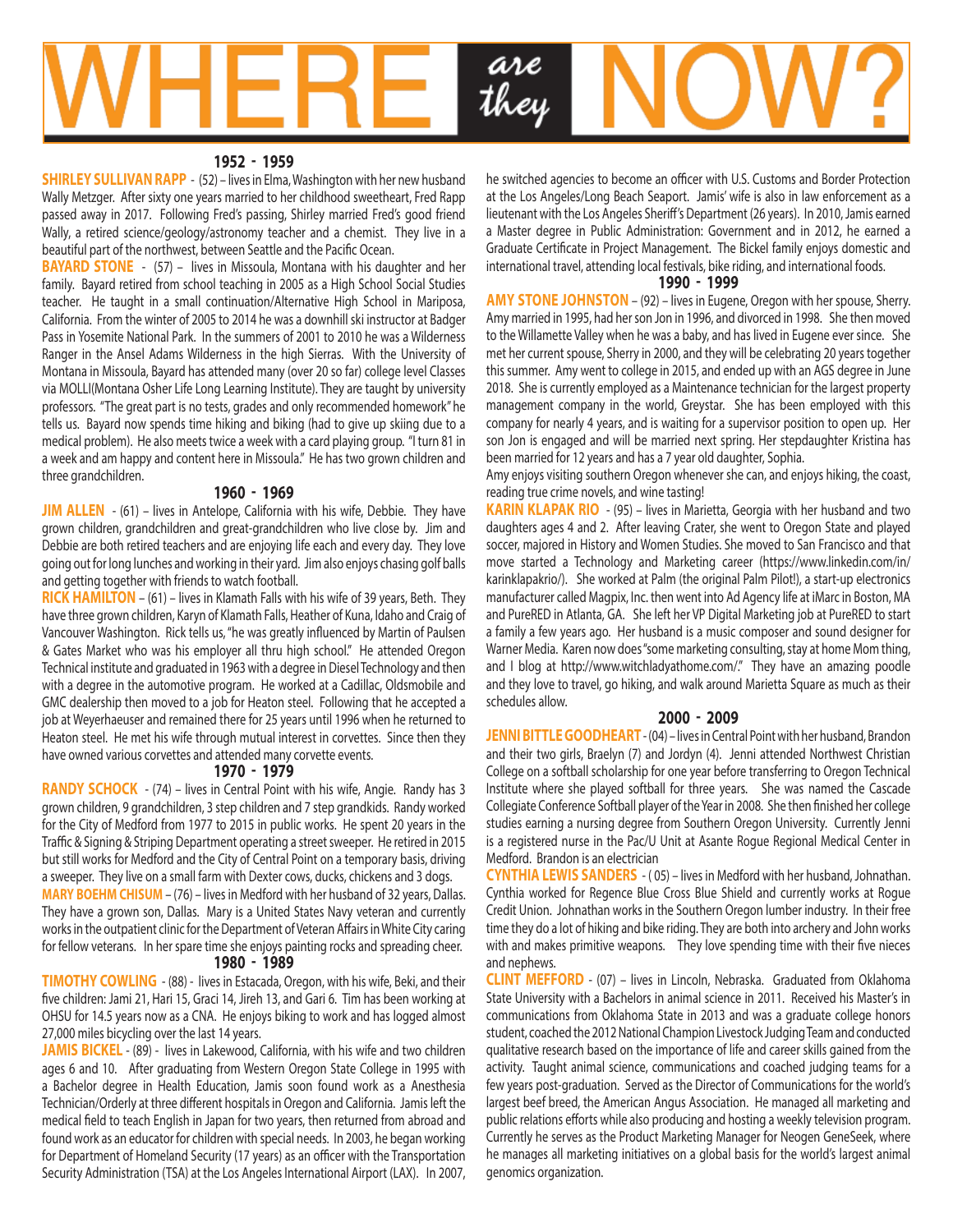# CRATERWORKS A MAKERSPACE

What is CraterWorks MakerSpace? CraterWorks provides tools, equipment and an environment that assists with designing, prototyping and manufacturing virtually anything - all under one big roof. Equipped with the traditional equipment and tools along with new technology like 3D printers, digital fabrication, and computer-aided design labs; a commercial kitchen, ceramics studio, sewing studio, and more - all toward working together in building a community of makers, entrepreneurs, industry leaders and students working under one roof, sharing tools and ideas at building incredible futures. Find inspiration. Share ideas.

"A lot of times people think that students either take woodshop in high school and go on to a trade or they take AP calculus and go onto university. Our vision is that every student will have those authentic learning experiences here," says the Central Point School District Superintendent, Samantha Steele. "Our idea was that we would create a space that would be available to students and teachers as part of their core curriculum but would also be available to the community," Steele said.

The Makerspace is not just for middle and high school students, but an entire community. Anyone can get a membership to work in the space during business hours. Industries can host workshops in the community to teach valuable skills to future employees

 The School District leadership based its concept of the makerspace on a Portland company called ADX, where people can create individually or take classes.

 The District has created a membership model for interested partners to use the space. Memberships would bring in revenue that would go back into funding staffing and upkeep of the makerspace. The goal, officials said, is to create a self-sustaining model.

# **Scholarsship Dessssert/AAuction**

The 25th annual Crater Foundation Dessert/Auction was held Saturday, December 7, 2019. To celebrate this 25th year event many changes were made to the delight of a crowd of more than 475 people! The event was moved from the high school to the Olsrud Pavilion at the Jackson County EXPO. A dinner was provided by a donation from D.A. Davidson. Table and chairs were rented and table decorations and settings were provided. It was a party atmosphere with people competing for many silent auction items and there was spirited bidding for more than 40 oral auction items. People attending had a great and enjoyable time while having the opportunity to support a great cause, "furthering education for our young people".

In addition, people raised paddles to contribute to scholarships for Crater graduates who have completed at least 1 year of college. These scholarships are to be named after the late Bill Russell. More than \$102,000 was raised at this year's gala event with all money raised going to scholarships for Crater High School graduates! Those graduates say, "Thank You!"

As always, every penny helps enable dreams to become reality. Everyone who attended can walk away and know that they helped make a difference in a young person's life. If you would like further information on how you can help, please contact us at craterfoundation@district6.org or phone 541-494-6308. Next year's auction will be held Saturday, December 5, 2020.



# Winter ATHLETIC RESULTS 5A-3 Midwestern League

*Crater is now playing in the 5A-3 Midwestern League. The league is comprised of Ashland, Churchill, Crater, Eagle Point, North Bend, North Eugene, South Eugene, Springfield, Thurston, Willamette, Redmond, and Ridgeview.*

#### **Winter results**

**Comets Wrestling Team** were second at the Midwestern League district qualifying 16 wrestlers for the state tourney. At the State Tournament the Comets finished fourth in the 5A State Tournament. They had two 2nd place finishers, sophomore Jimmy Jordahl at 195 lbs. and junior Kabb Christianson at 160 lbs. In addition they had one 3rd place finisher, two 5th place finishers and three 6th place finishers.

**The Comets Girls' Basketball Team** finished 2nd in the Midwestern League and earned a state play-in game, hosting West Albany. They defeated West Albany 54 – 30. As we go to press the Lady Comets are advancing to the 8 team State Tournament and will be facing Churchill in the first round.

**The Comets Boys' Basketball Team** finished 2nd in the Midwestern League and earned a state play-in game hosting La Salle Prep. They defeated La Salle Prep 57 – 30 to advance to the 8 team State Tournament As we go to press they will open the first round facing South Albany.

**The Crater Girls Swim Team** did not place swimmers into the state meet.

**The Crater Boys Swim Tea**m crowned a STATE CHAMPION for the second time in school history. Sophomore, Marcus Reyes-Gentry was state champion for the second time as he won the 200 yard freestyle held at the Tualatin Hills Aquatic Center in **Beaverton** 

**The Crater Boys Bowling Tea**m finished in 7th place at the state bowling tourney.

**The Crater Girls Bowling Team** finished in 6th place at the state bowling tourney.